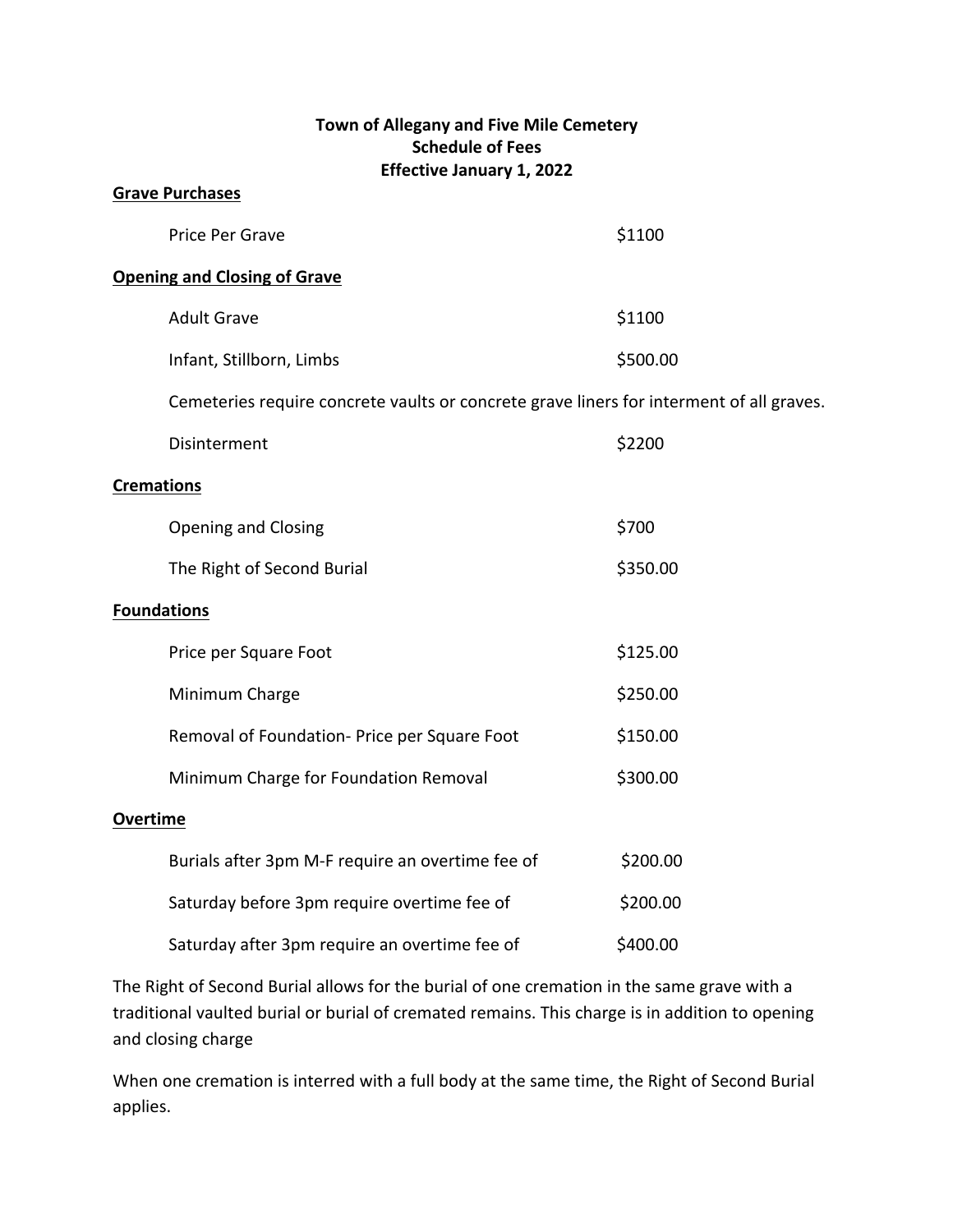## **Rules and Regulations**

## **Allegany Cemetery and Five Mile Cemetery**

All lots in the Town of Allegany and Five Mile Cemeteries are sold for the sole purpose of a burial place for dead human beings.

No interment shall be allowed without a permit being first obtained. At the time of applying for the permit, the following information must be furnished:

- 1. Name of Deceased
- 2. Age of Deceased including date of birth (if known)
- 3. Place of birth (if known)
- 4. Date of death
- 5. Time and Date of interment
- 6. If not an adult- the name of parents or legal guardians of the Deceased

When is body is to be removed from one part of the Cemetery to another part, or disinterred for removal from the Town of Allegany Cemetery or Five Mile Cemetery, a permit must be obtained in a like manner. Disinterment will be allowed between November1st and May  $1^{st}$ .

Lot owners are prohibited from allowing interments to be made on their lots for compensation.

Interments in a lot are restricted to those entitled to burial therein.

The full purchase price must be paid before a deed will be given or any interment, foundations or monuments will be allowed.

All graves must be dug, opened, and covered by a person in the employ of the Cemetery or Highway Department and the price therefore shall be fixed by the Town Board- which sums for digging, opening, and covering graves paid to the Town Clerk.

All funerals, processions and vehicles will be under the control of the Superintendent while in the cemetery.

The Town Board reserves the right to remove all flowers, wreaths, or other decorations from lots, as they become unsightly. **All Christmas/Holiday decorations must be removed by April 1st of each year.**

Annual plants may be placed in a bed directly in front of the monument. **Beds may not exceed the length of the monument and, in front of the monument, extend no further out than 12 inches.** Families must provide regular care of plantings.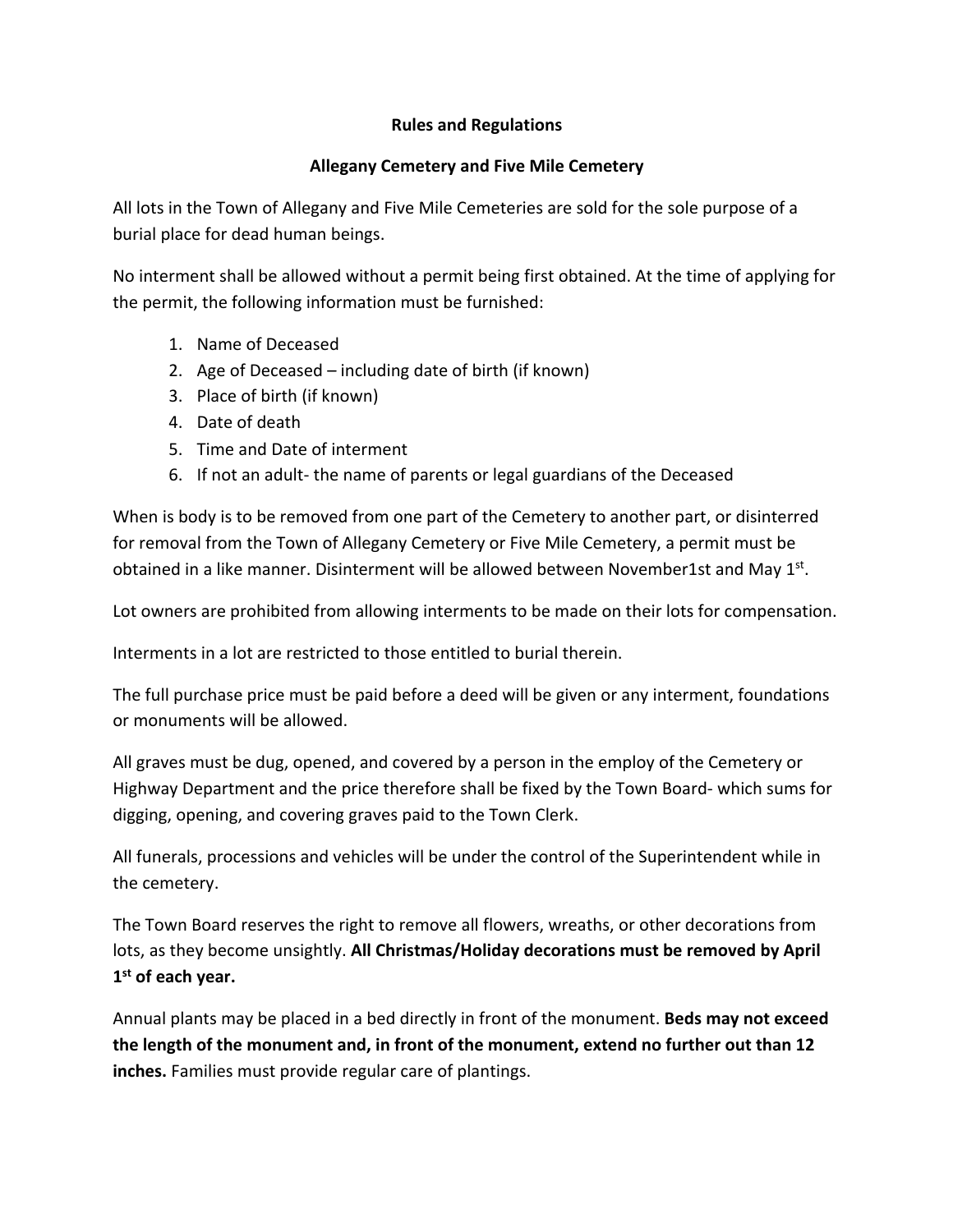All other plantings are prohibited and will be removed including trees, shrubs, bushes and evergreens in Sections 8 and 9 of Allegany Cemetery and entire Five Mile Cemetery.

## **Marble Chips are forbidden.**

All forms of glass ornaments, bottles, and vases are prohibited as well as crockery and cans.

All fences, railings, walls and hedges in or upon any of the lots are prohibited.

The owner or owners of each lot shall have the right to erect any proper stones, monuments or sepulchral structures thereon, but any stone, monument, or sepulchral structures erecred thereon must rest on a foundation to be constructed by a person in the employ of the Town of Allegany Cemetery or Highway Department.

All markers or monuments must be constructed of granite or bronze.

No vault or mausoleum shall be built above ground without permission of the Town Board or Allegany and then on only such a locations as they shall approve.

The locations for all monuments and other structures must be secured by a person employed by the Town of Allegany Cemetery or Highway Department and be placed under the supervision of such person.

No monument shall be delivered to the Allegany Cemetery or Five Mile Cemetery until the foundation is installed and ready to receive this monument.

No interments shall be made on Sundays or Holidays.

Concrete vaults or concrete grave liners will be required for interments of all graves.

The interment of cremated remains will be permitted only in appropriate rigid container or vault.

Concrete or aluminum grave markers are used to locate graves and must be left in original location in the ground.

Please use rubbish containers provided throughout the Cemetery.

Heavy trucking or other vehicular traffic shall be refused entrance to the Cemetery.

All adult persons shall have free access to the grounds in all days from sunrise to sunset. No children under the age of 12 years shall be allowed in the Allegany Cemetery or Five Mile Cemetery unless accompanied by an adult.